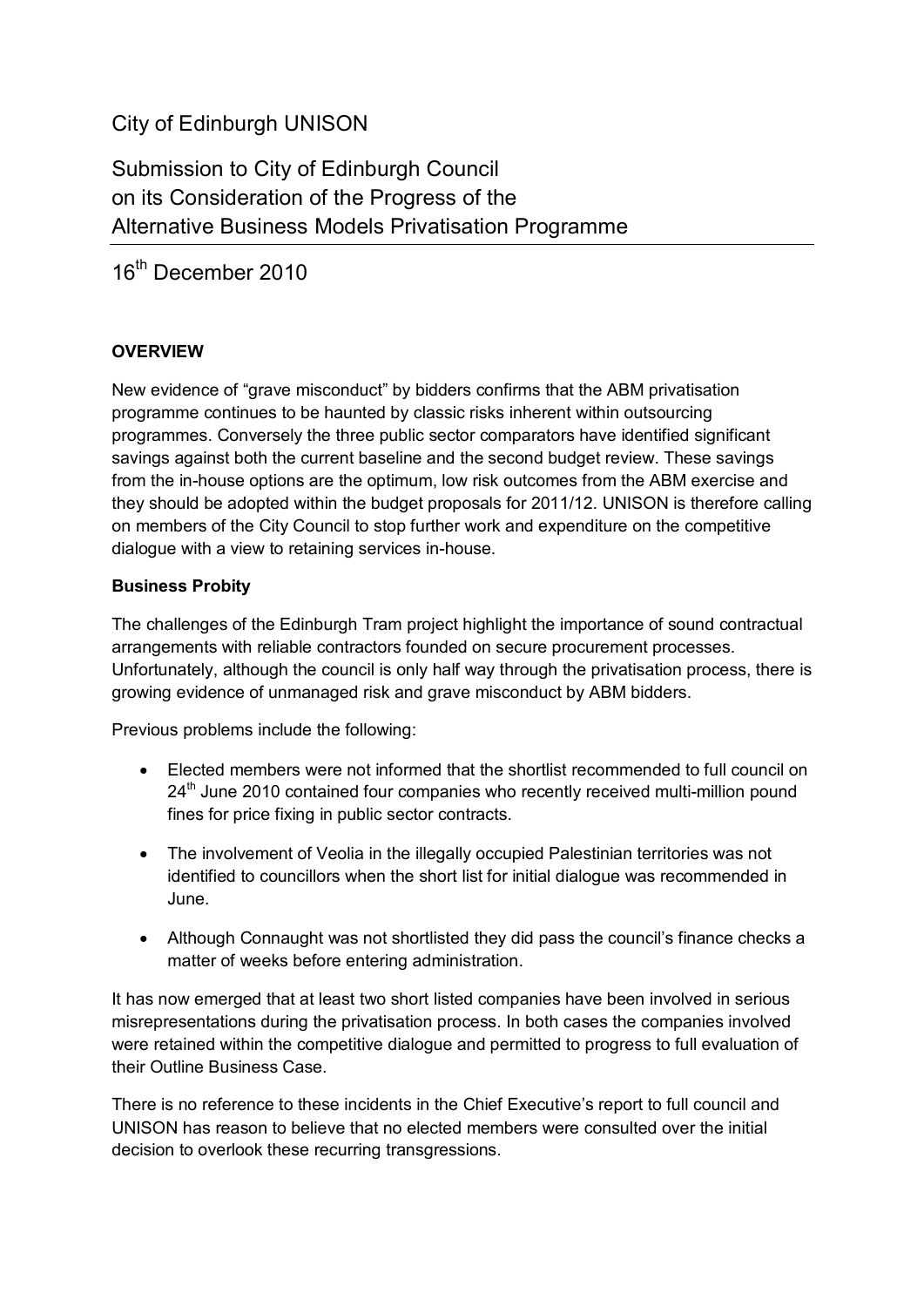Bidder A failed to disclose two separate issues at the PQQ stage. On two occasions Bidder A had been investigated in respect of fatal workplace accidents. Both incidents led to prosecutions and convictions with fines running to approximately £400,000. Bidder A was obliged to divulge information about these convictions during the PQQ stage – no disclosure was made.

The position with Bidder B is significantly worse. Bidder B failed to disclose at the PQQ stage that it had been prosecuted, convicted and fined following injuries to staff and members of the public caused by a leak of toxic fumes at a waste management facility. Not only did the company mishandle the toxic materials being stored but it was not actually licensed to hold that material in the first place.

After this serious misrepresentation was identified by the ABM team, Bidder A was reminded on two occasions as to the requirement for full disclosure of convictions. Despite these prompts, it transpired that Bidder B had not revealed a recent conviction and fine of £225,000 arising from the death of a member of staff.

In both cases the participation of the bidders within the competitive dialogue was reviewed, legal advice was taken and a decision was made to permit the companies to remain in the privatisation process.

Clearly there are two concerns here – the quality of workplace health and safety in these companies; and, the serious misrepresentation of the position in relation to past convictions. Of all the councils in Scotland, Edinburgh has good reason to be careful when testing the business probity of private contractors. Against that background the retention of Bidder A within the initial dialogue process is a significant cause for concern.

# **Scrutiny**

The Chief Executive has had three opportunities to bring these issues to the attention of elected members as part of their consideration of the merit of the privatisation programme – at full council on  $24<sup>th</sup>$  June, at Policy and Strategy Committee on  $31<sup>st</sup>$  August or in the report to full council for  $16<sup>th</sup>$  December 2010. It appears that a decision has been made, intentionally, to withhold that information from full council.

Various conclusions can be drawn:

- 1. The most favourable conclusion to be drawn in relation to the companies is that some companies are willing to take a cavalier or reckless approach when asked to demonstrate their business probity.
- 2. The less favourable interpretation that might be drawn is that certain companies may be tempted to conceal aspects about their performance, past or present, in order to gain access to lucrative public service contracts.
- 3. For whatever reason, senior officials in the council do not feel compelled to draw the attention of elected members to finely balanced decisions about the management of risk. Transparency and robust scrutiny are the most effective antidotes to risk and the privatisation programme needs an overhaul in that regard.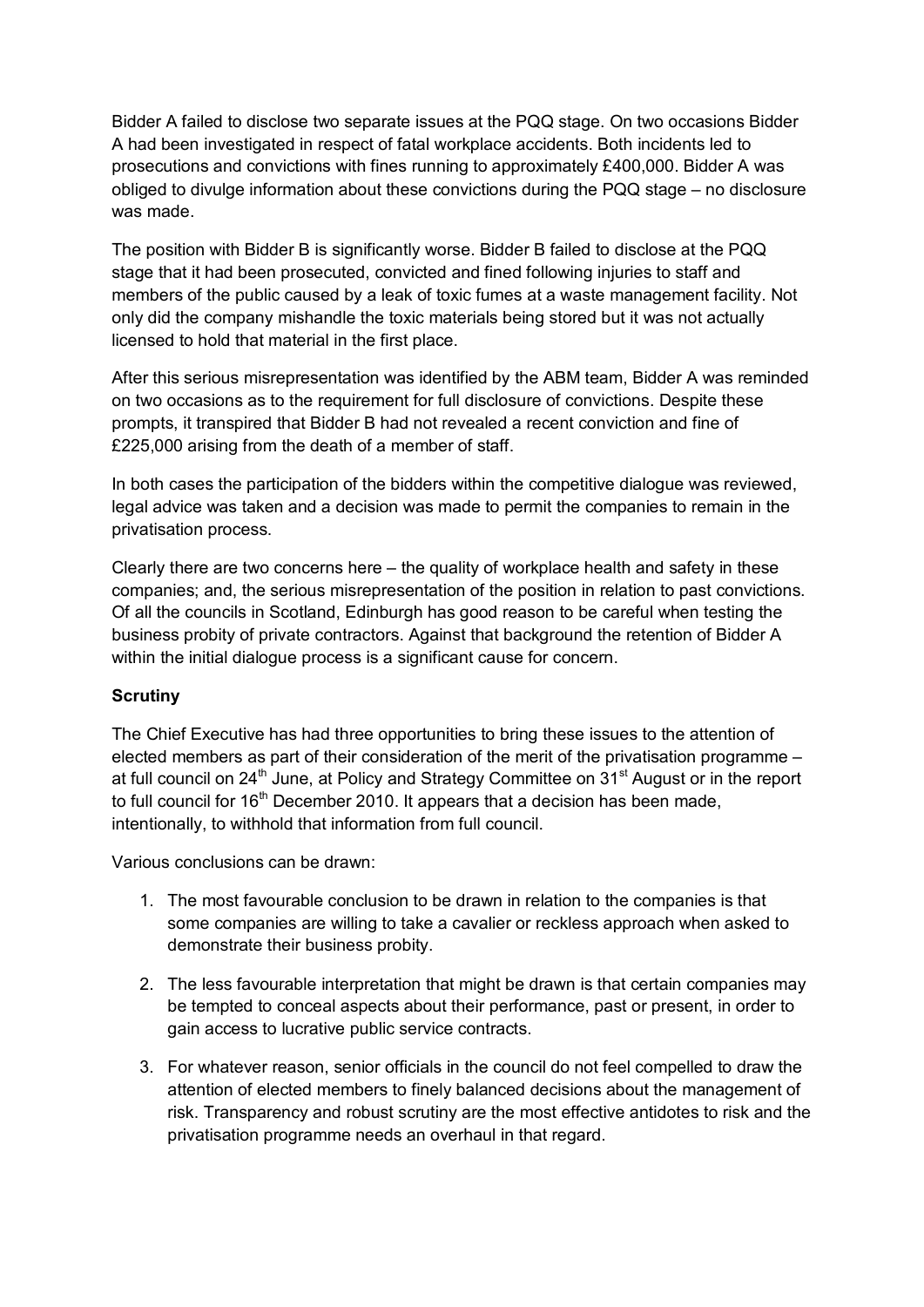4. With regard to elected members, and the administration, it would appear that they were not party to the decision to retain Bidders A and B within the initial dialogue. However, the responsibility for enhanced scrutiny in future must rest with councillors and it would be prudent to suspend the dialogue process, at least on a temporary basis to enable appropriate measures to be put in place.

## **The Gateway Review**

The good news for the ABM privatisation programme team is that the amber status from the June review has been moderated to amber/green. However, UNISON understands that the risk, transparency and scrutiny issues arising from the non-disclosure of past convictions were not addressed in full by the consultants. The amber/green status is therefore called into doubt. One logical action point from a full discussion about the non-disclosure of convictions by Bidders A & B is to ask the consultants to revisit the Gateway Review process and to conduct a "lessons learned" exercise for report to full council in January.

#### **British Telecom – the Liverpool Experience**

Elected members will know that Liverpool is heralded by many as an example of good practice in the delivery of public services through Strategic Partnerships with private companies. Edinburgh councillors and officials have visited Liverpool and BT are an established delivery partner in both cities.

On 2nd of March 2010 UNISON informed Cllr Dawe that:

"In 2009 the Council revealed that it has not been paid a penny in profit from the flagship IT and call handling joint venture set up over eight years ago. The Council also recently revealed that it had spent over £223,000 with consultants investigating the LDL contract for more than a year. A probe of the contract was launched in 2008 after an external report described bills for the LDL deal as "opaque" and "lacking transparency". A Council report claims that Liverpool Direct has failed to provide "timely and accurate financial information" despite agreeing to do so. According to local press reports the Council and BT also seem unable to agree how much investment the City has made in a contract that costs £78m a year.

There is also a complete absence of performance information and data for the Liverpool City Council Joint Venture with Enterprise (the second contract cited in the report). There are claims of "greatly improved service" ..... "excellent systems" ....."improved management of risk" ...."significant investment" but none of these are sourced or independently verified.

Our observations were then confirmed on  $30<sup>th</sup>$  June 2010 when an internal council report into the BT partnership in Liverpool revealed that

- The council has been overcharged by £19 million
- The cost of the contract could be cut by £10 million
- The council could save £23 million annually by taking the work in-house
- There were problems with transparency and governance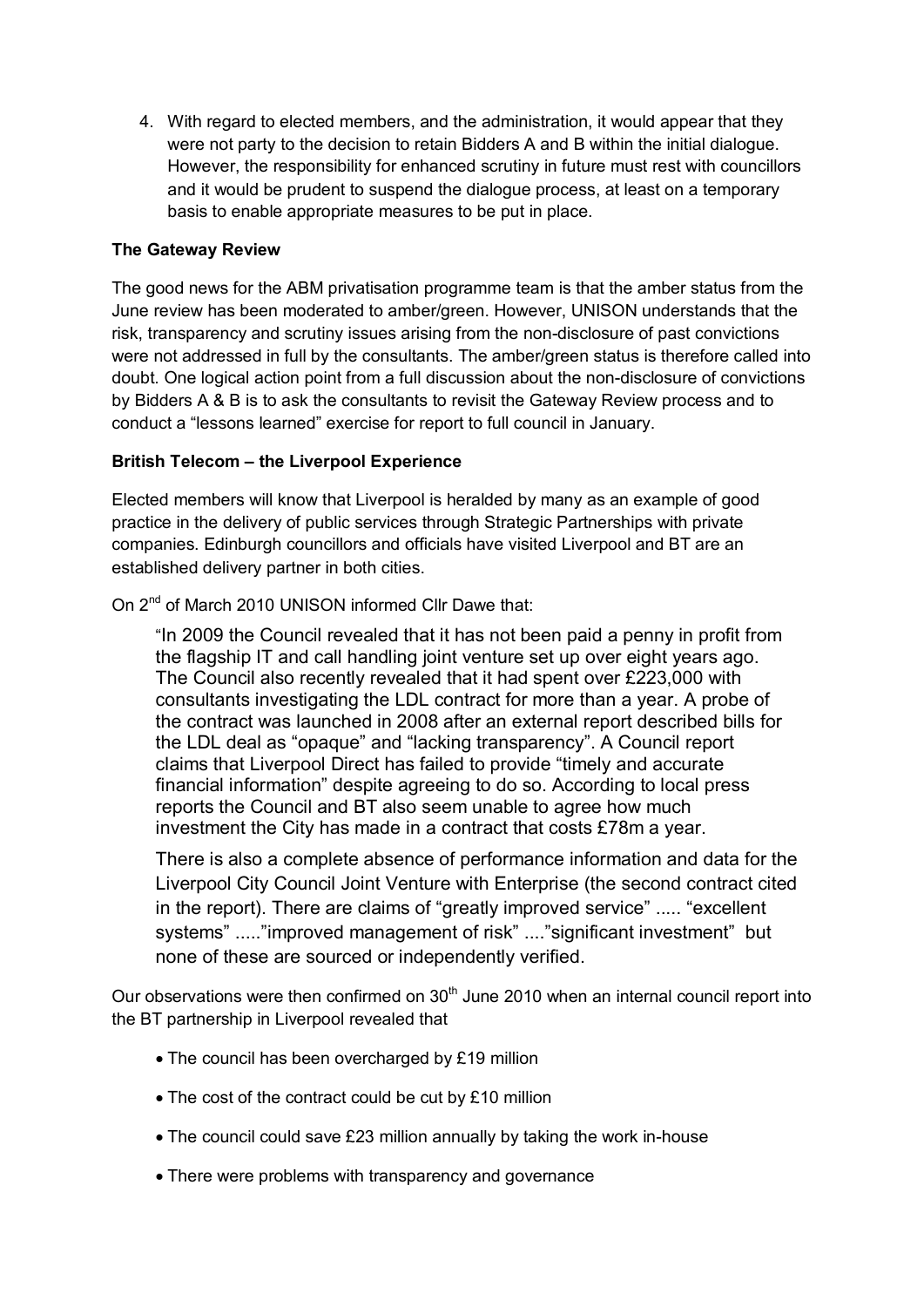UNISON recommends that councillors review their thinking about the merit of Strategic Partnerships as a delivery option in light of these findings. The full report is available at http://blogs.liverpooldailypost.co.uk/dalestreetblues/2010/09/the-damning-report-intoliverp.html

## **The In-House Option**

The trade unions have limited access to information about the progress of the in-house options because the work is protected by confidentiality agreements. However, we understand that all three proposals are in good shape. In addition to offering continuity with the councils existing service improvement plans, the evaluation process reveals that the inhouse proposals capture much of the innovation on offer from the private options. No one is defending the status quo – the in-house bids are creative plans for the transformation of council services.

Significantly, the in-house options also deliver on price. Each of the in-house bids delivers savings against the current baseline and against the second budget review. UNISON understands that the in-house option on Corporate and Transactional Services (CATS) is streets ahead of the private option on quality, price and risk management.

The private companies bidding for CATS are being asked to re-submit their outline business plans because there are issues of transparency, clarity and risk. We say there is no need to spoon feed solutions to the private companies if the in-house option meets the council's demands. The prospectus was clear – the council wants step changes in quality and price. Only the in-house option has delivered.

# **Public Sector Reform**

Privatisation makes no sense outside the boardrooms of the bidding companies. It certainly makes no sense to the people of Edinburgh. But it also rubs against the grain of wider Scottish public service policy where all roads lead to the Christie Review and an inevitable move to shared public services.

Geographical and service boundaries are set to tumble as the number of public bodies is radically reduced. Shared service initiatives are springing up across the country – everywhere except Edinburgh. Those who favour privatisation would have you believe that the ABM privatisation programme model will provide a discount warehouse from which Edinburgh can hawk cheap services to the wider public sector.

If that were the case then any interested parties would have put their name to the framework element of the OJEU advert. However, examination of the advert reveals that only Lothian Police and Lothian Fire and Rescue are interested in buying into the Edinburgh hub. And the likelihood is that both these organisations will be told to seek efficiencies by merging with neighbouring police and fire authorities rather than with councils.

So Edinburgh sits alone with a private product that no one wants to by. It is time for a change of plan.